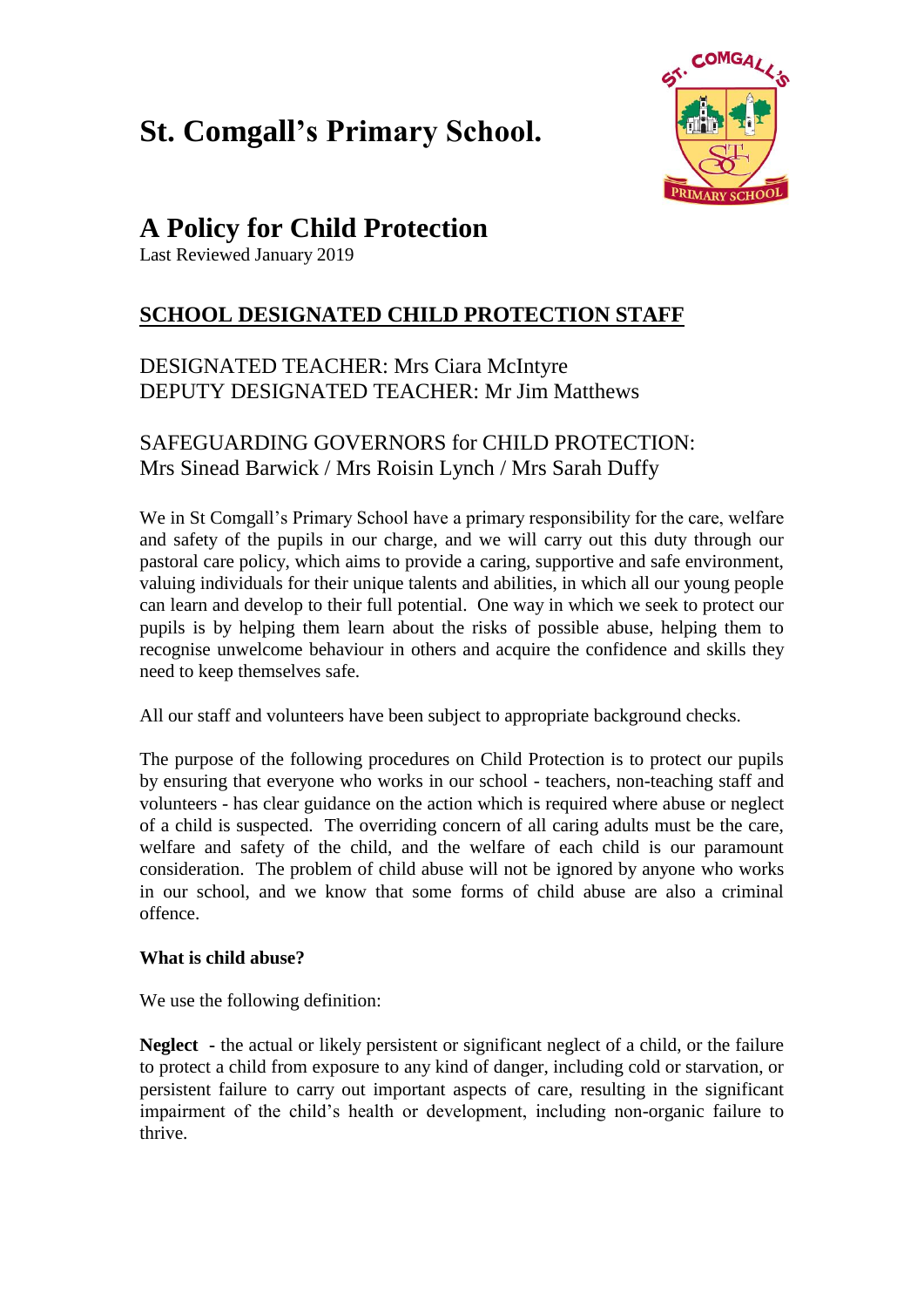**Physical -** actual or likely deliberate physical injury to a child, or wilful neglectful failure to prevent physical injury or suffering to a child.

**Sexual -** actual or likely sexual exploitation of a child. The involvement of children and adolescents in sexual activities which they do not truly comprehend, to which they are unable to give informed consent or that violate the social taboos of family roles.

**Emotional -** actual or likely persistent or significant emotional ill-treatment or rejection, resulting in severe adverse effects on the emotional, physical and/or behavioural development of a child.

All abuse involves some emotional ill treatment. The definition refers to where it is the main or only form of abuse.

#### **Exploitation**

Grooming, Sexting, Domestic Violence, Female Genital Mutilation FGM, Honour based Violence HBV, Fabricated or Induced Illness, Risks or Misuse Digital Technology

These types of abuse apply equally to children with disabilities but the abuse may take slightly different forms, for example, lack of supervision, or the use of physical restraints such as being confined to a wheel chair or bed.

#### **BULLYING**

#### **TO BE READ IN CONJUNCTION WITH THE SCHOOL'S POLICY FOR ANTIBULLYING**

Bullying is a highly distressing and damaging form of abuse and is not tolerated in our school. All staff are vigilant at all times to the possibility of bullying occurring, and will take immediate steps to stop it happening, to protect and reassure the victim and to discipline the bully. Parents of both victim and the bully will be personally contacted immediately bullying behaviour is identified.

Any complaint by a parent that their child is, or maybe, being bullied will be fully investigated by the Principal/designated teacher for child protection, and action will be taken to protect the victim. This will usually include ensuring that another child or small group of children befriends and supports the child being bullied during the school day. A parent making a complaint about bullying will have a personal response from the Principal/designated teacher within one week of making the complaint, indicating the investigation which has been carried out and the action being taken.

The sanctions taken against a pupil who bullies will depend on the seriousness of the case, but will include the loss of any privileges or position of responsibility he/she holds in the school. His/her behaviour will be carefully monitored until staff are satisfied that the problem has stopped.

If a pupil's bullying behaviour persists, the second stage will be to instigate the child protection procedures described below.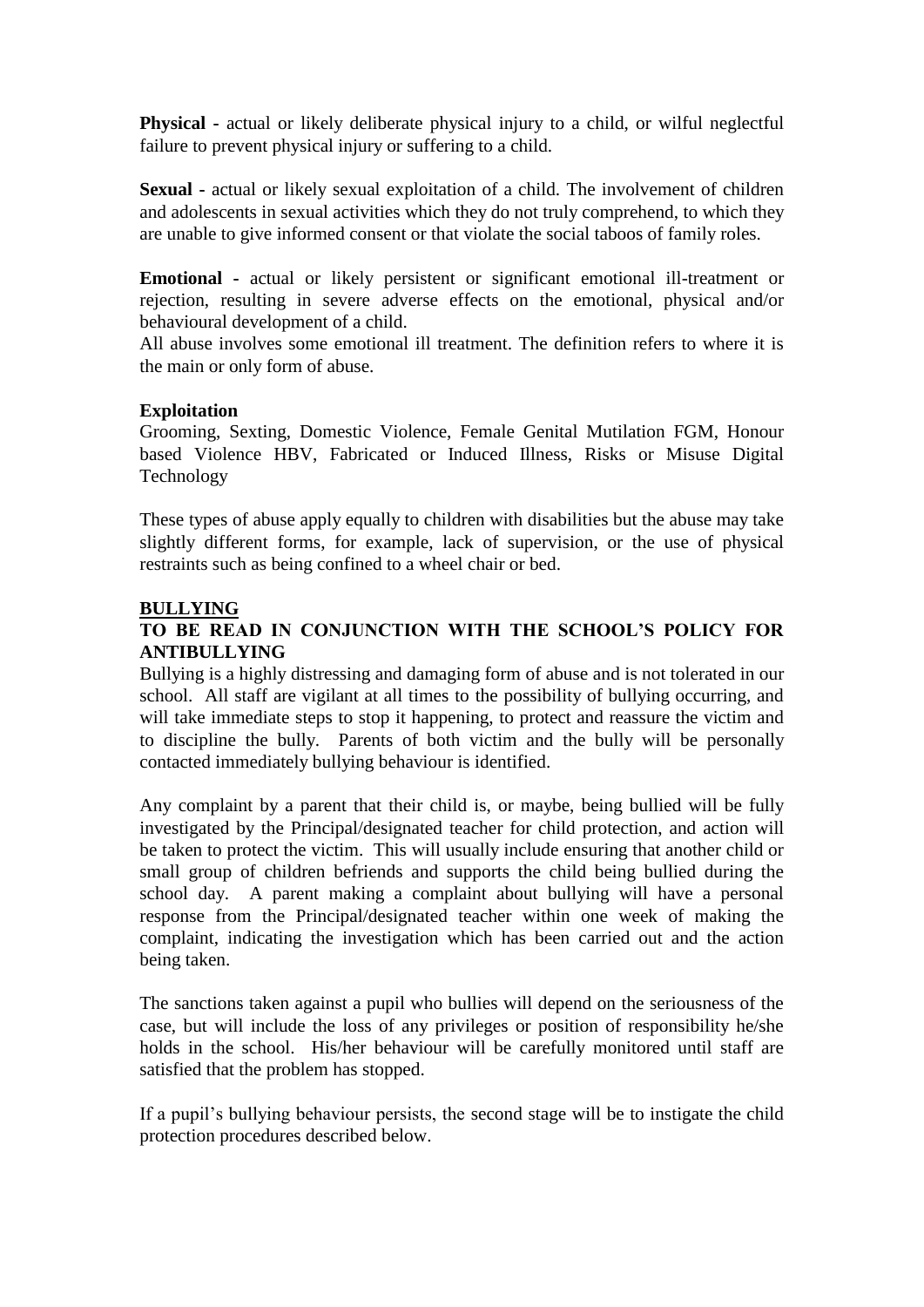#### **Procedures for reporting suspected (or disclosed) child abuse**

#### **The designated teacher for child protection is Mrs Mc Intyre. In her absence Mr Matthews will assume responsibility for child protection matters.**

If a complaint about possible child abuse is made against a member of staff, the Principal (or the designated teacher, if he is not available) must be informed immediately. The above procedures will apply (unless the complaint is about the designated teacher). Where the matter is referred to Social Services, the member of staff will be removed from duties involving direct contact with pupils, and may be suspended from duty as a precautionary measure pending investigation by Social Services and / or PSNI. The Chairman of the Board of Governors will be informed immediately.

If a complaint is made against the Principal, the designated teacher (or his/her deputy, if he/she is not available must be informed immediately. He/she will inform the Chairman of the Board of Governors (employing authority will also be consulted) and together they will ensure that the necessary action is taken.

If any member of staff feels unsure about what to do if he/she has concerns about a child, or unsure about being able to recognise the signs or symptoms of possible abuse, he/she should speak to the designated teacher.

It should be noted that information given to members of staff about possible child abuse can not be held 'in confidence'. In the interests of the child, staff may need to share this information with other professionals. However, only those who need to know will be told.

#### **Guidelines Regarding Disclosure**

If a child disclosed that he/she has been abused, it is important to talk/comfort to say:

- I believe you:
- I am glad that you have told me this:
- I am sorry that this has happened to you:
- It is not, nor ever was your fault:
- We are going to do something about this together.

#### **Five things to do:**

- Stay calm, listen, say you will take a few notes (very important as a safeguard for you).
- Do not interrogate; do not ask how, when, where or why?
- Record your notes later again (time, place, date, behaviour of the child, place where the abuse occurred. If possible, do a drawing or description of physical abuse).
- Follow guidelines immediately.
- Disclosure can leave you traumatised remember you may need support.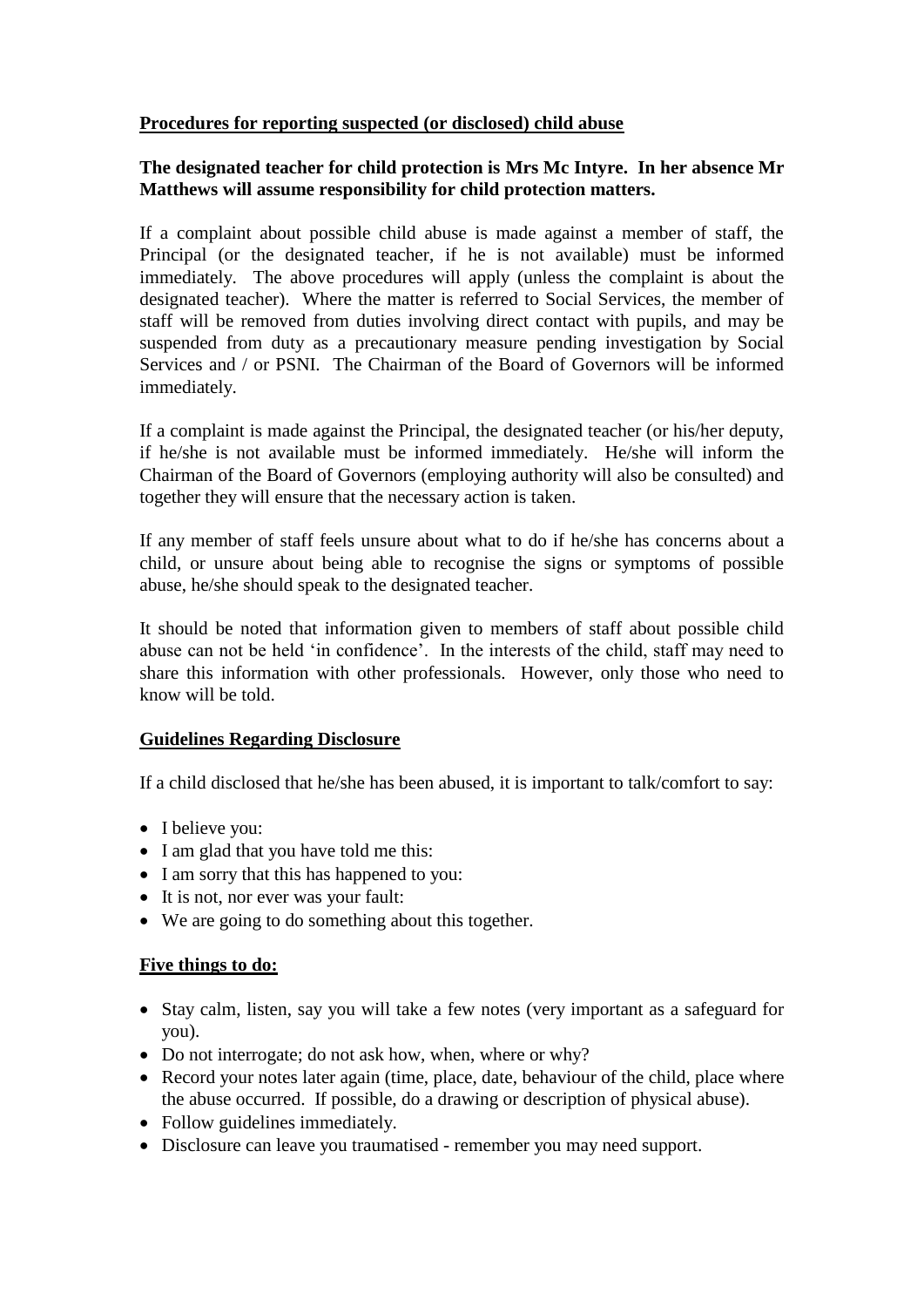**Please remember – No promise of confidentially can or should ever be made to a child or anyone else giving information about possible abuse. Staff have a professional responsibility to share relevant information about the protection of children only within appropriate professional contexts.**

#### **RECORDING NOTES**

These are suggested guidelines only.

- Notes should be written on the presumption that parents can request access to them.
- Note takers' personal feelings or reactions to clients or speculations about their motivations should not be recorded.
- Notes should be factual and in neutral language.

#### **Why take notes:**

- Aid to memory.
- Protection for note taker if other party alleges something different agreed during meeting.
- Opportunity for note taker to reflect on meeting, look for the positives and plan further action.
- Protection and information for the school.

#### **When:**

- As soon after session as possible.
- During session if all parties are comfortable with that.

#### **Role of the Designated Teacher**

The Designated teacher will have responsibility for:

- ensuring that all staff are aware of the procedures, including internal school arrangements.
- co-ordinating action by teachers in cases of suspected child abuse and reporting to the appropriate agencies and the Senior Management Officer (Schools) CCMS.
- ensuring that the teaching staff and the school's Education Welfare Officer are aware of children in care or on the Child Protection Register.
- ensuring that all confidential written material relating to a child protection incident remain secure.

#### **Designated teachers and indeed all teachers need to know:**

- how to identify the signs and symptoms of abuse and when to make a referral
- the CCMS Child Protection procedures and the ELB's policy and procedures and the designated teachers' role with them
- the role and responsibilities of the investigating agencies, who to contact and how to liase with them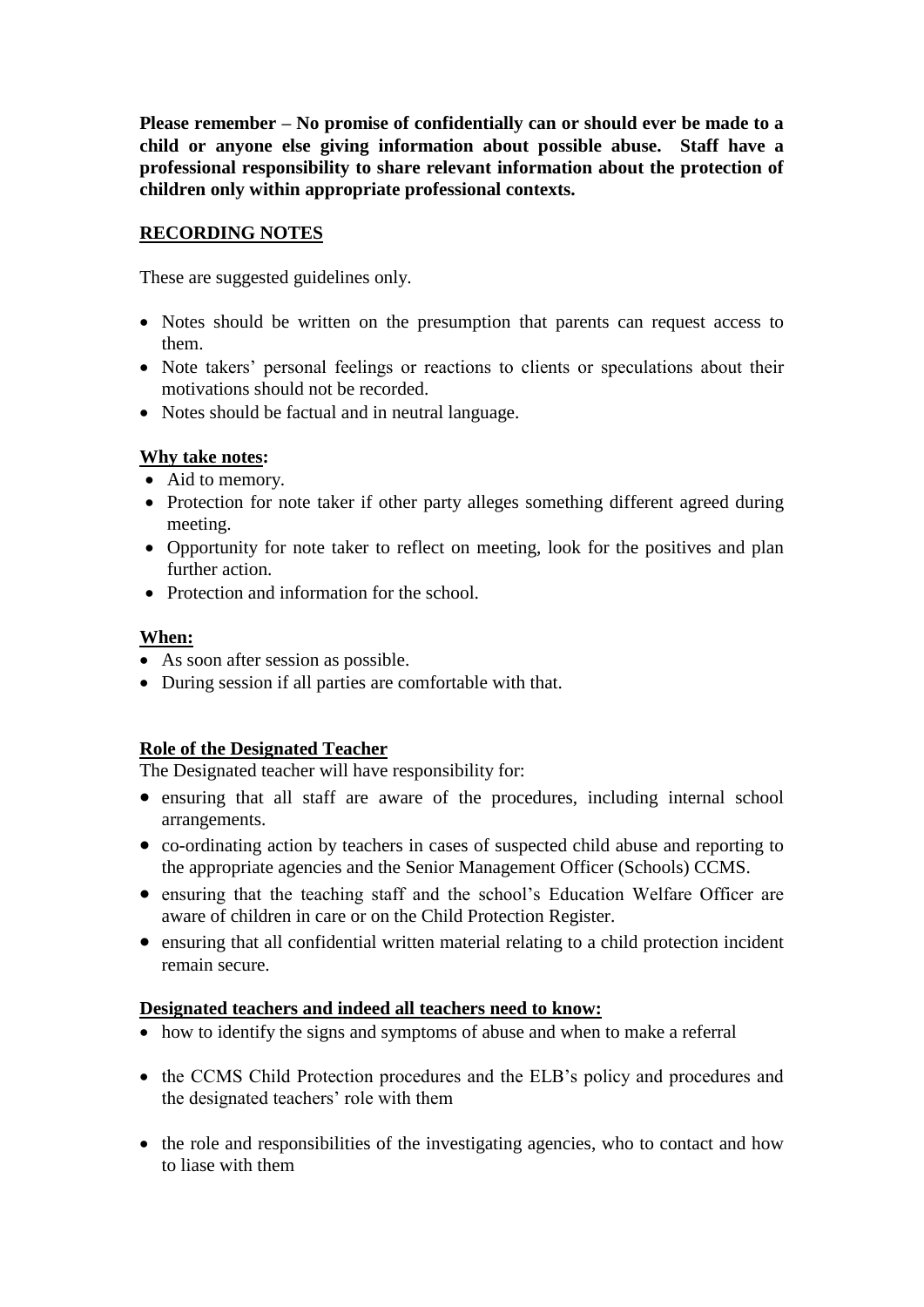- $\bullet$  the requirements on record keeping
- the conduct of a Child Protection Conference and how the designated teacher or another member of staff can make an appropriate contribution to it

#### **Sources of Advice**

Down and Connor Diocesan Education Office **CCMS** Linen Hill House, 23 Linenhall Street, Lisburn BT28 1FG Phone: 028 92 013014

E.A. - N. E. Section County Hall 182 Galgorm Road BALLYMENA BT42 1HN Phone: 028 25662 558 Principal Educational Psychologist

Guidance Centre Jordanstown Monkstown Phone: 02890863199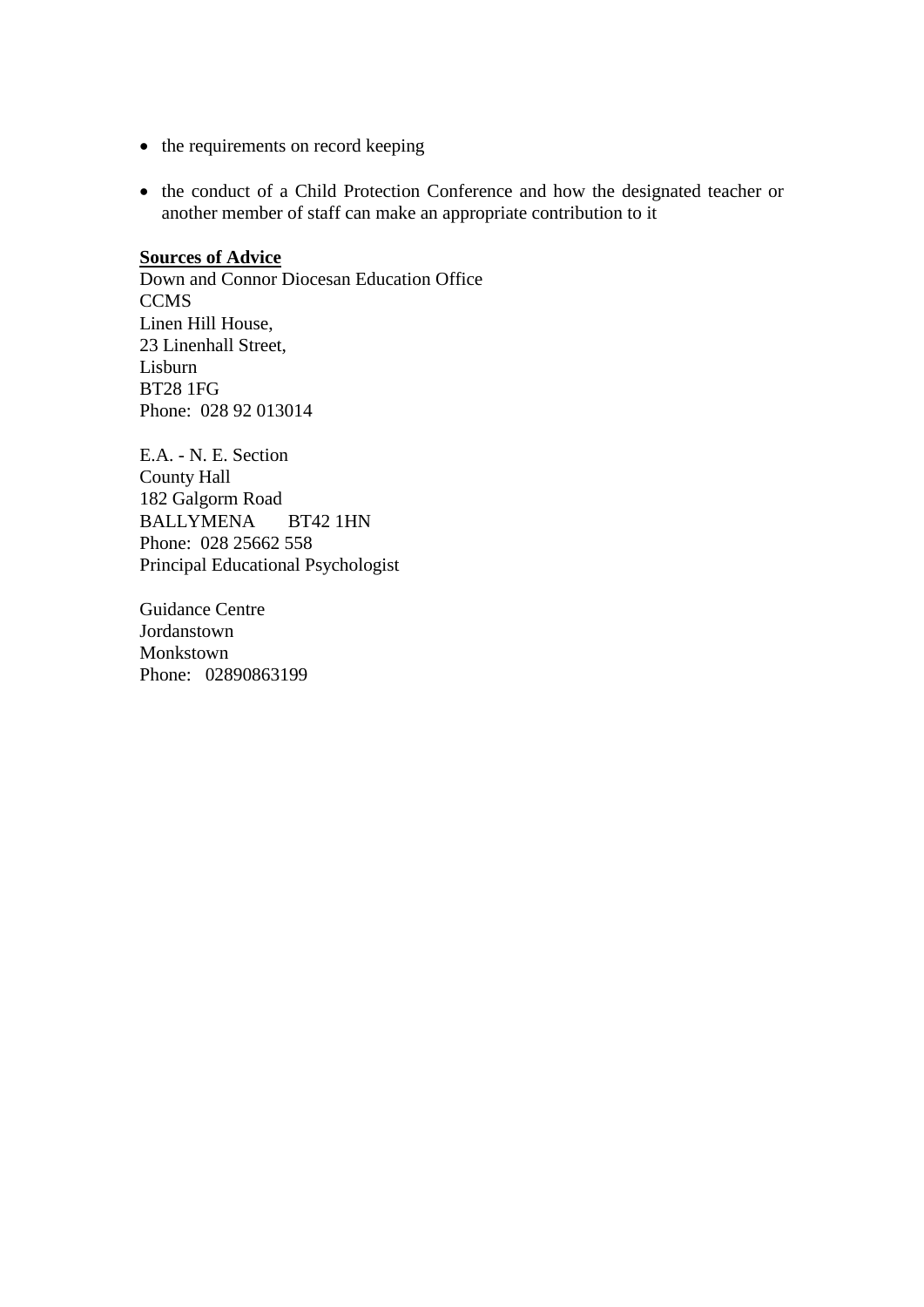